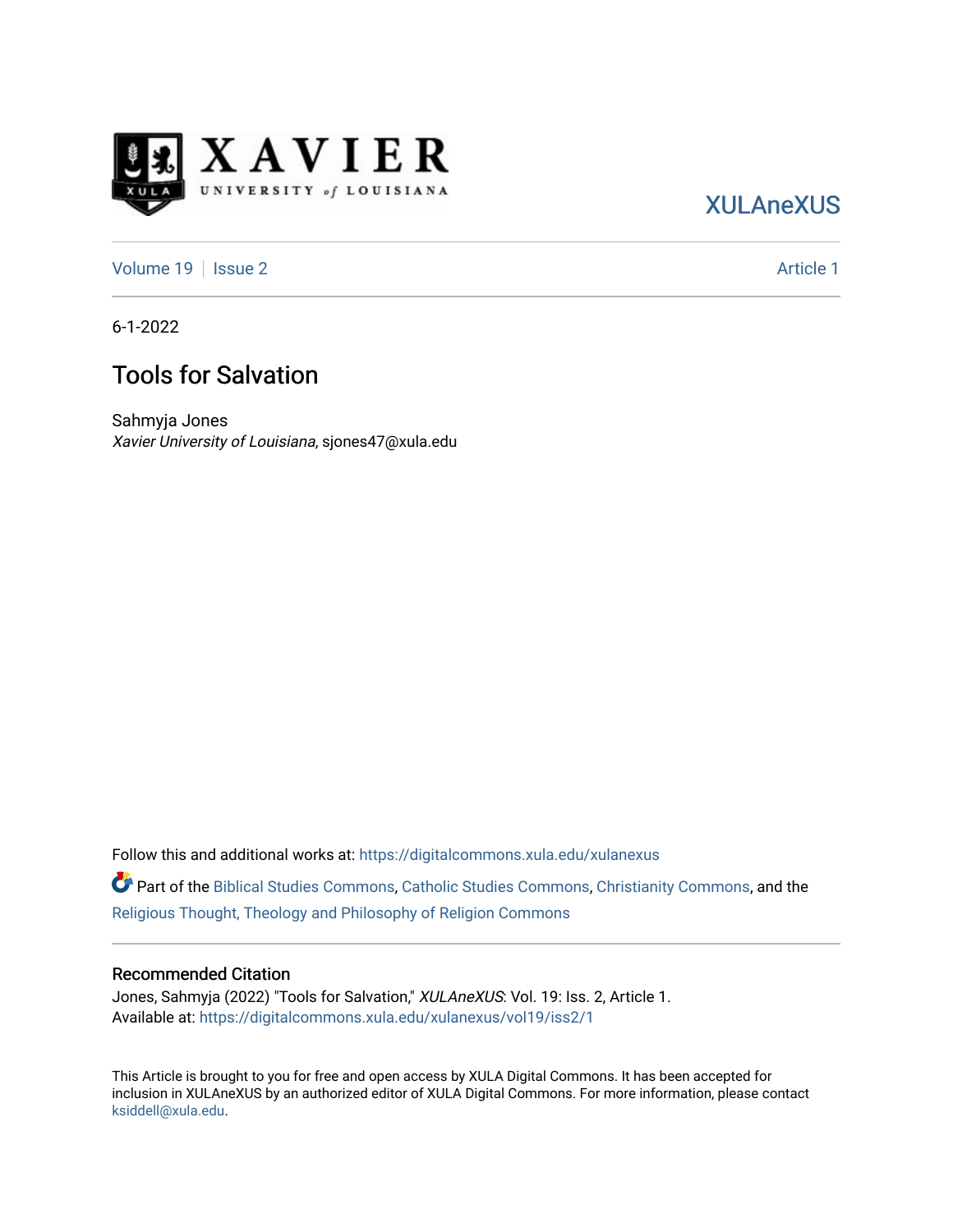#### Tools For Salvation

The ongoing, persistent, and unequal nature of suffering leads to the question of "Why do people suffer?". I do not mean this simply in the sense of, "Why do terrible things happen to good people?". Rather, "Why is there so much that exists in society that allows for the oppression of others?" Christian theology offers a way to respond to these questions. One general line of response has been the idea that liberation theologians call "integral liberation." Integral liberation is the "single, all-encompassing salvific process" that is characterized by three distinct levels of meaning: "political liberation, human liberation throughout history, and liberation from sin and admission to communion with God" (Gutierrez 103). The pursuit of all three levels of liberation must be simultaneous to effectively struggle against injustice. This requires overcoming selfishness to build love among people, to inevitably progress toward salvation (Gutierrez 104). However, using the idea of integral liberation as a paradigm only responds to the question of the meaning of suffering in limited ways, as it generates a hierarchy that defines people by limited and essentialist parameters and encourages a dualistic and secular understanding of the human-divine relationship.

Critiquing these hierarchical systems is an indispensable part of a larger project of responding to the question of the *meaning* behind the persistence of oppression and subjugation. This is where we begin to understand how Christian traditions define people, their experiences, and their relationships within the world and each other. Furthermore, to understand the effects of tradition is to develop concepts and ideas to remedy them. I will argue that an understanding of the human-divine relationship grounded in solidarity, understood as both dynamic and dignified, can mitigate the limitations of the more standard view of "integral liberation."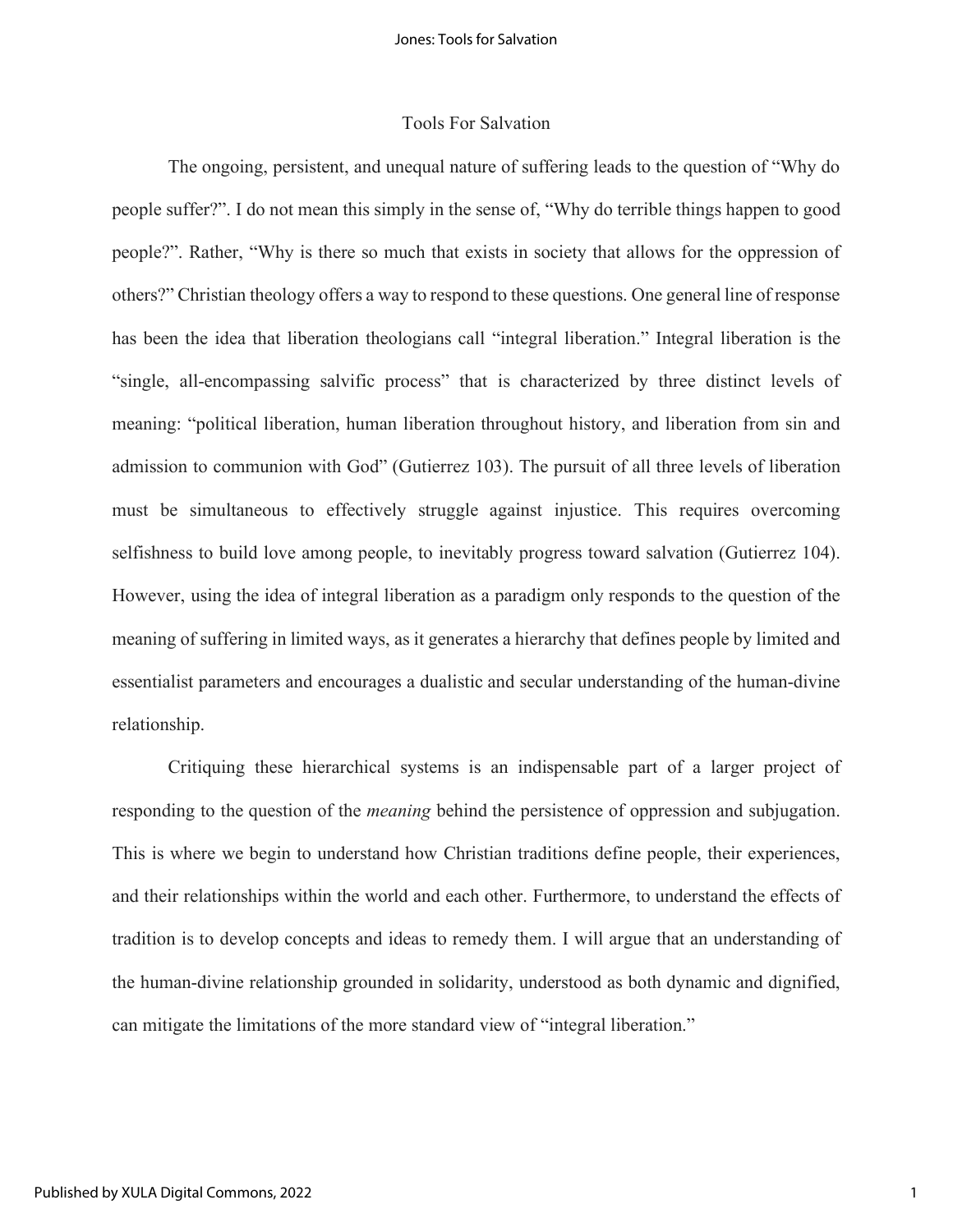I will develop this argument by evaluating and synthesizing the arguments of the liberation theologians Gustavo Gutiérrez and Ivone Gebara and the critical theorists Audre Lorde and Houria Bouteldja. I will use these thinkers to critique the dualistic and essentialist features of the theological discourse of integral liberation. To explain and expose dominant understandings of this theological tradition, I first draw on the work of Gutiérrez and Gebara to give an example of a component of said tradition and explain the consequences of maintaining it. I then draw on the critique of essentialism and dualism in the work of and Bouteldja and Lorde to illustrate a way of understanding the human condition in relation to a divine reality, or salvation, which can address the hierarchies implicit within the integral liberationist view. I conclude by re-imagining our experiences as humans in relation to divinity and how that carries implications for the theological understanding of salvation. Understanding salvation by establishing and maintaining solidarity, rooted in the erotic and dignity, can undermine these hierarchies by creating a situation of constant reflection and evolution. I show that salvation, understood as a description of the human participation in an infinite or transcendent reality, lies in this process.

#### **The Limits of Integral Liberation as a Theological Perspective**

Biblical and theological tradition justifies various concepts that maintain hierarchies that have the illusion of being moral and just. For instance, Gustavo Gutiérrez analyzes the formation of solidarity, our relationship with one another or connection with each other, through commitment to the poor, in ways that end up justifying core hierarchies. He interprets solidarity as demanded by biblical texts and Christian tradition. The biblical idea of the preferential option for the poor prompts this understanding of solidarity, which then leads to his discussion of "integral liberation." Like many liberation theologians, Gutiérrez interprets biblical texts to clearly show that God has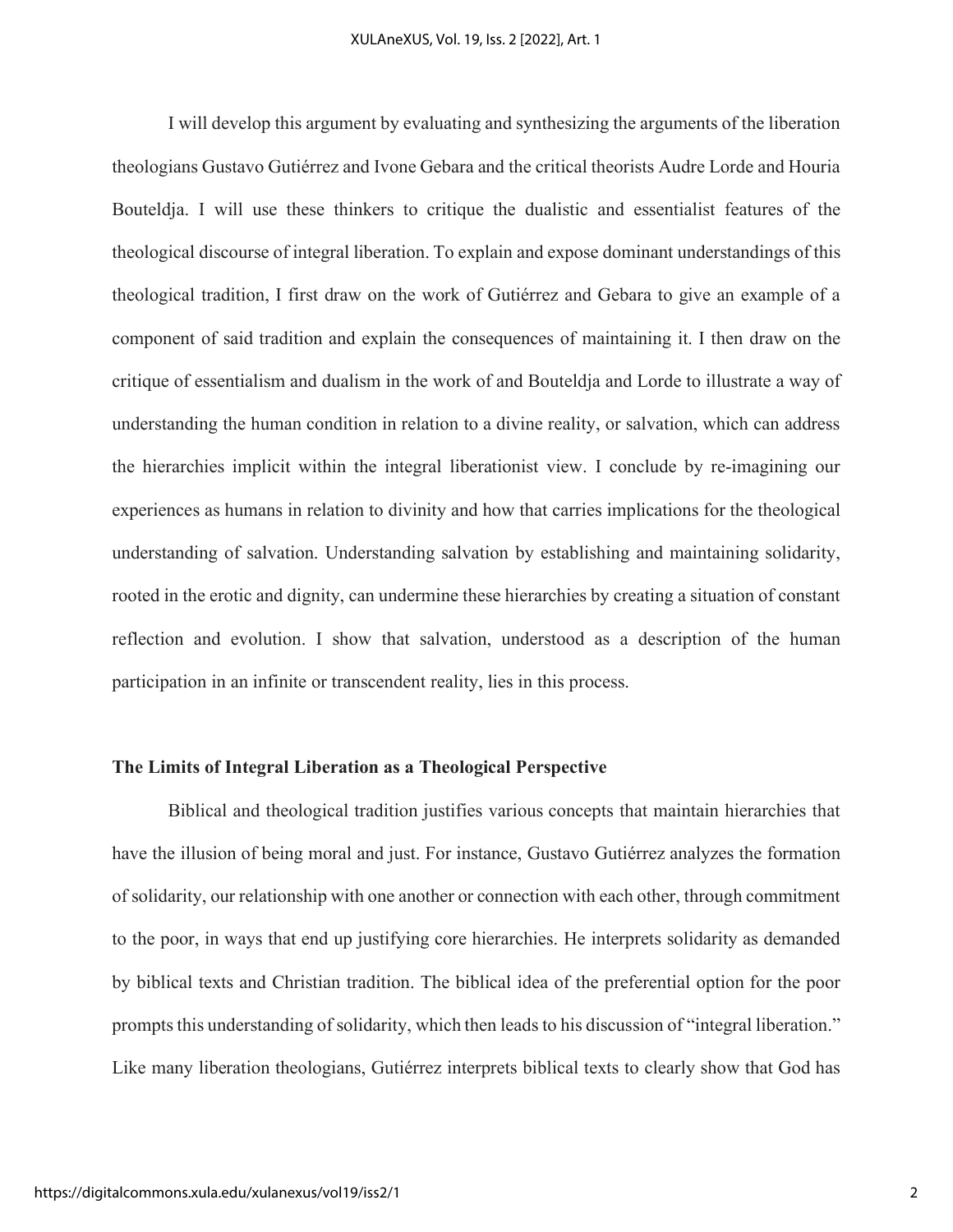#### Jones: Tools for Salvation

a preference for the poor. For example, he uses the story of Cain and Abel in Genesis to define this concept. In Genesis, God prefers Abel to Cain, not because he believes him to be better, but because he preferred the sacrifice of Abel to that of Cain. Cain refuses to acknowledge this preference, so God kills him (151). This means that Cain fails to grasp the idea that one must combine the notion of God's gratuitous love with the option for the poor to achieve solidarity. Therefore, Cain fails to know God by rejecting a relationship with the poor, inevitably rejecting justice, which is key to integral liberation. This then leads to negative implications for the nature of one's relationship with God and the concept of the human condition.

According to Liberation Theology, God's gratuitous love is unexpected and freely given without personal motivation, like ultimate altruism. Gutiérrez describes love in terms not "of cause and effect but of freedom and gratuitousness… in a complete and unconditional way: without payment of any kind of charges and without externally imposed obligations that pressure them into meeting the expectations of the other" (171). However, there is a degree of separation between God and the people that reveals a dualistic structure in Gutiérrez's thought. He separates the divine and the material world. Gutiérrez states, "one might think that one should prefer the poor out of the human compassion. Such compassion is very important but is not the ultimate reason… if I talk of poverty, it is first of all because I am a Christian… the preference stems from God's goodness and it stems from God's gratuitous love..." (145-146). He is implying that the reason that we seek to achieve this love is because of God. God is the ultimate reason and is the embodiment of the love that we must achieve. He considers God as supreme and separate in his love for us and his connection to us, while simultaneously upholding the idea that people should be able to achieve this component of solidarity to reach divinity. When we fail to gain this divinity by replacing the option for the poor with one of punishment and capitalistic concepts focused on those who deserve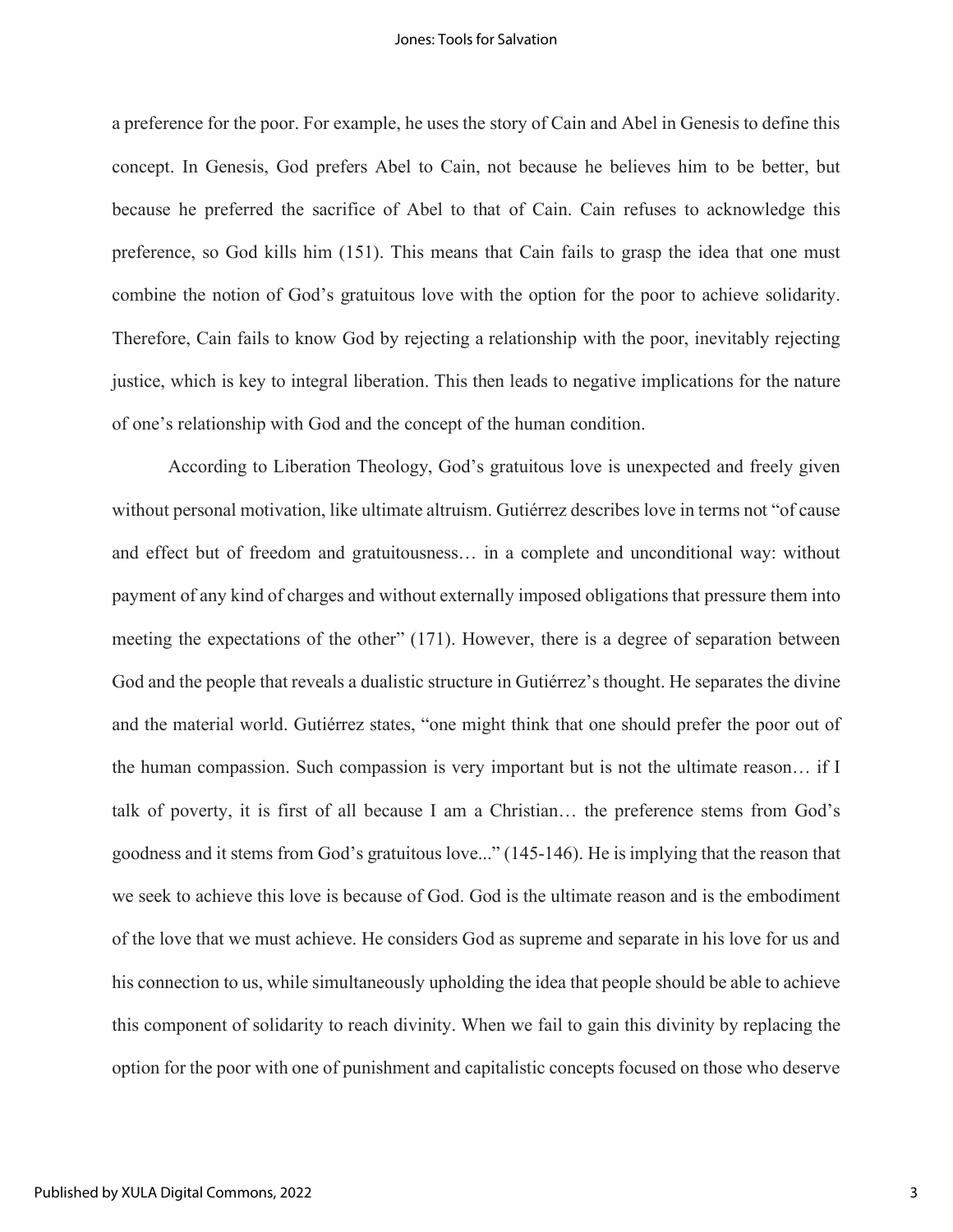and do not deserve blessings, then there is no connection to God (172). Gutiérrez laments the fact that for some people capitalism and the idea of meritocracy replaces the gratuitous and preferential love of God evident in biblical and Christian traditions. In doing this, he projects divine standards on a conditional situation. Gutiérrez expects people to act in a way that is not human; they must participate in and embrace poverty to encounter the divine being, therefore, to encounter salvation. By separating the humanity of people and the poor from their ability to form a relationship with God, he unintentionally creates a paradox that complicates his goal of integral liberation.

Gutiérrez references the 1979 Puebla Conference, which further establishes integral liberation as the active participation and "capacity to take charge of ourselves," or our abilities to free ourselves from sin to create community (156). The absence of integral liberation is the presence of sin, by which Gutiérrez means a rupture of our relationship with God. The relationship with God is something to be achieved and is therefore something that can be damaged. This sets up the preferential option for the poor as a condition of salvation. Through integral liberation, people must craft solidarity with each other and with the poor to maintain their own relationship with God. Though this response to the suffering of the poor appears morally just, Gutiérrez's dualistic understanding of the relationship between people, God and the poor prevents him from getting to the root of the problem—that is, the hierarchies that subjugate the poor—and instead, creates a paradoxical situation where subjugation can exist by failing in the pursuit of political liberation. By using the preferential option for the poor in a way that is static and disconnected from the dynamic fluidity of communities' experiences with hierarchical relationships, Gutiérrez makes an absolute claim about solidarity. This notion of solidarity grounds Gutiérrez's understanding of integral liberation and, ultimately, salvation. However, a sustainable understanding of solidarity in the present context requires that hierarchies be dismantled.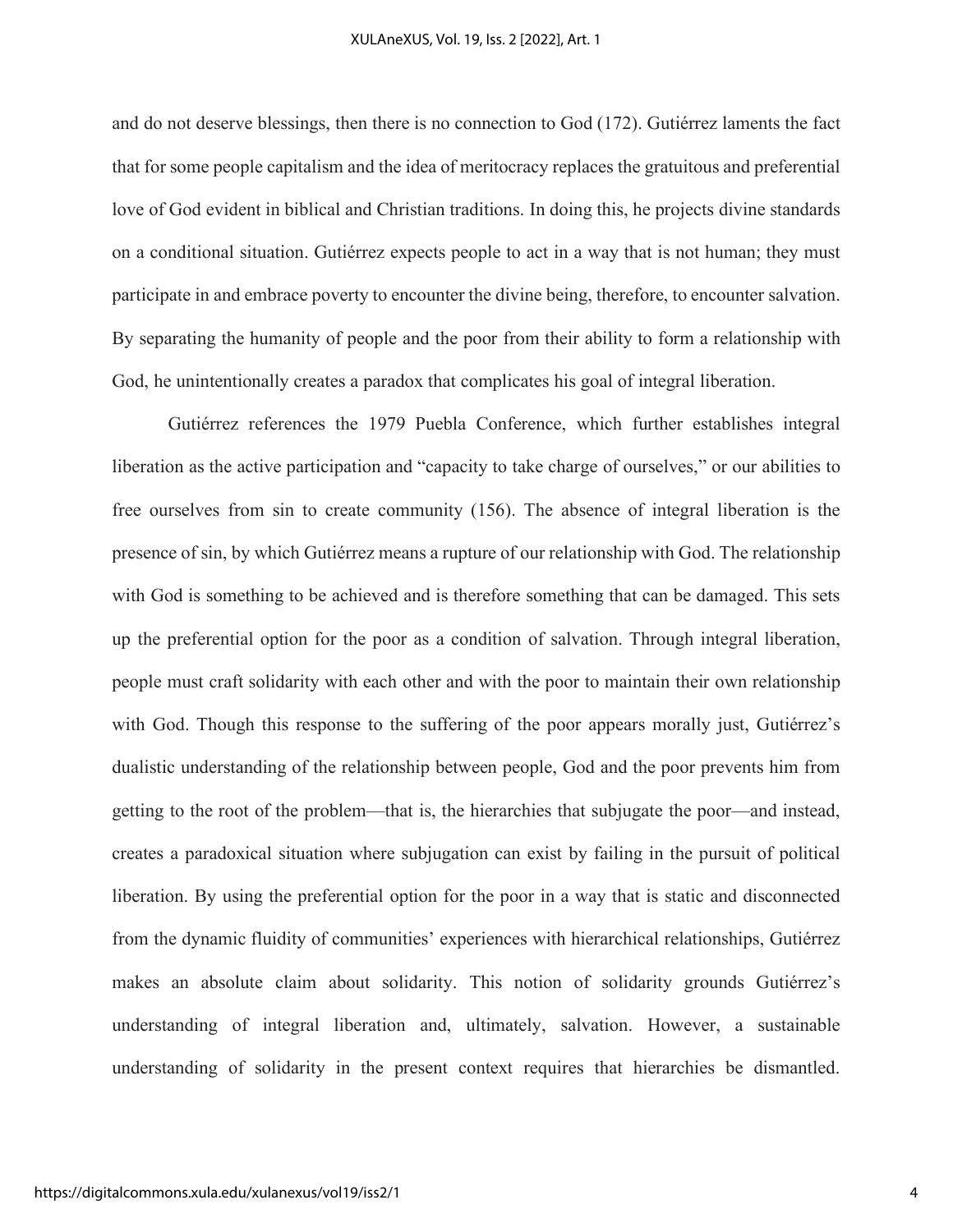Gutiérrez's perspective will not allow us to dismantle hierarchical systems because dualism is a component of the hierarchy he critiques. It is ineffective to try to solve a problem with the tools that were meant to build it.

Gutiérrez tries to remedy the toxic consequences of this theological tradition by redefining sin. He implies that sin was initially misused to instill fear, and he reimagines it as a guide, stating that a relationship with God must be something built, and sin is a rupture in that relationship (156- 163). He argues that "our experiences in the framework of commitment to the poor and oppressed of Latin America are sending us back to the fundamental ideas in the gospels. It could not be otherwise. These experiences are suggesting new approaches and raising new questions. But at the same time the biblical message is challenging our experiences and shedding light on them" (Gutierrez 161). To him, sin is the guide to bring people back to the fundamental messages of the bible, which are still crucial to the crafting of new approaches in meeting the demands for a relationship with God. In this way, the Bible functions for Gutiérrez as a universal framework of what not to do. Gutiérrez believes that sin, partnered with grace is the key to fighting for liberation to eliminate systems of oppression within society to reach an ideal form of humanity. Grace is the state of seeking salvation through the pursuit of integral liberation at another level (171).

For Gutiérrez, integral liberation is the only way to respond to sin and truly form a relationship with God: anyone who desires to seek God must follow a certain set of parameters that define particular human experiences. This perspective neither sufficiently acknowledges our personal or cultural components that may influence that relationship, nor recognizes the dynamism or the complexity of the human condition, or alternatively, life. Thus, Gutiérrez's argument is limited in relation to possibilities for meaningful change, once again crafting an inhuman concept that perpetuates hierarchies. Gutiérrez's framework of sin and grace does not easily permit one to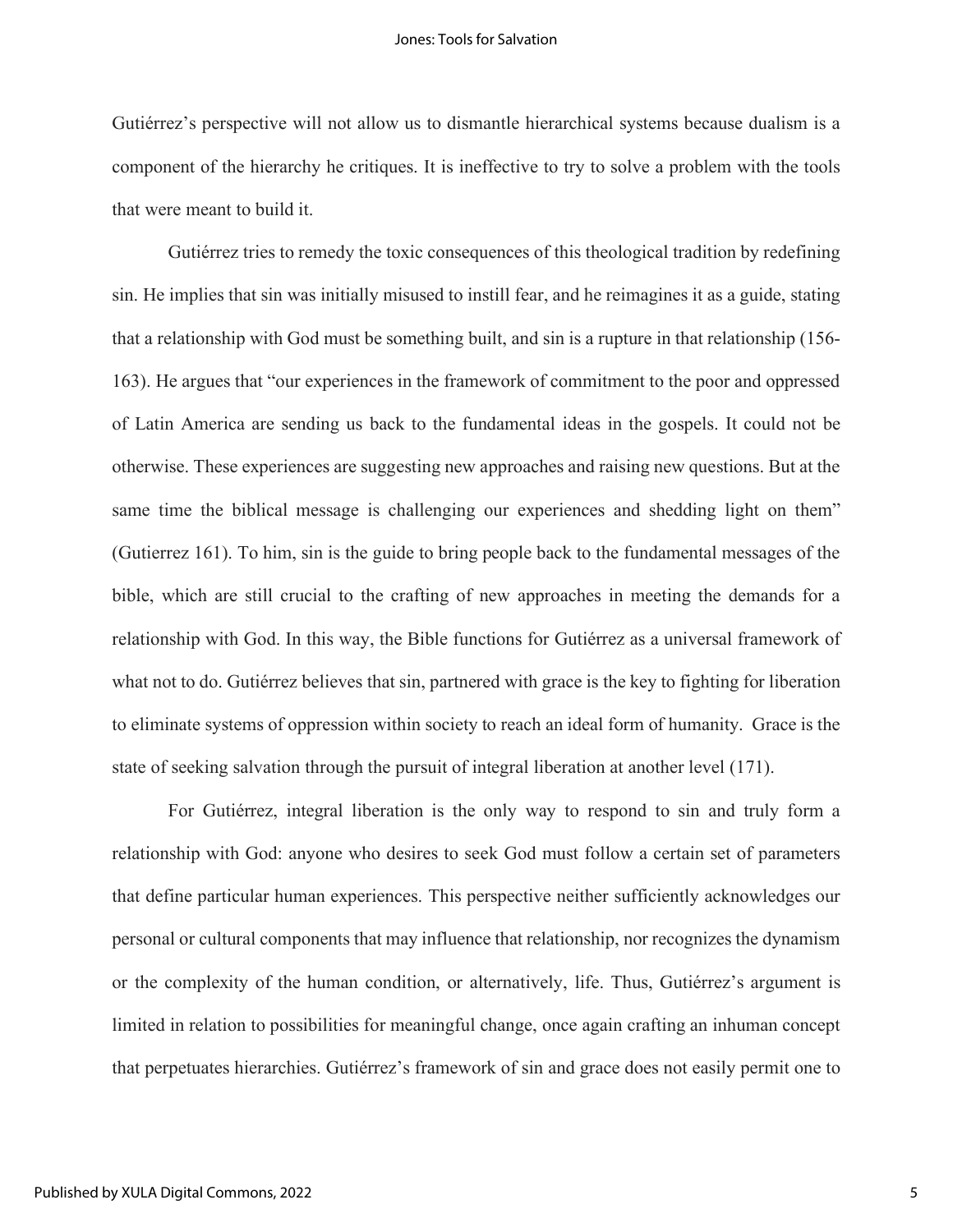reflect on the ways that we actually experience life, blocking our capacity to enact change. Though he tries to reconcile the damaging nature of the concept of sin by redefining how it is interpreted and used, Gutiérrez's argument leans towards a static form of essentialism by failing to acknowledge or understand the dynamism that is present within reality by making universal claims like "the human person is destined to total communion with God and the fullest fellowship with all other persons… to sin is to refuse to love, to reject communion and fellowship, to reject even now the very meaning of human existence" (Gutierrez 153).

In *Longing for Running Water* (1989), liberation theologist Ivone Gebara tries to avoid the binaries and hierarchies of Gutiérrez by describing salvation as the commitment to the process of conversion to the neighbor; it is the state of being committed to solidarity: "Conversion is a permanent process in which very often the obstacles we meet make us lose everything we had gained and start anew… we must break with... all that can stand in the way of a real, profound solidarity with those that suffer..." (Gebara 118). Salvation cannot exist without the maintenance of solidarity. This means a radical transformation of ourselves, from thinking and living in godlike terms, to thinking and living as Christ by shifting the perspective of integral liberation to that of connection to the neighbor--- the poor and oppressed. This shift is what links us to the *spirituality* of liberation, which is connection. We then strive and commit ourselves to liberate all people, realistically and concretely. The spirituality of liberation is the concrete addressing of hierarchical structures, an acknowledgement of the role solidarity plays within salvation without defining it and falling into elements idolatry like dualism and essentialism. Gebara states that, "from this perspective, it seems that the centrality of Jesus opens us to the centrality of person, especially the outcast, and to the need to invest in what we could call our 'salvation' in the here and now" (180). Jesus is a symbol of love and connection, of relatedness and justice and awareness of human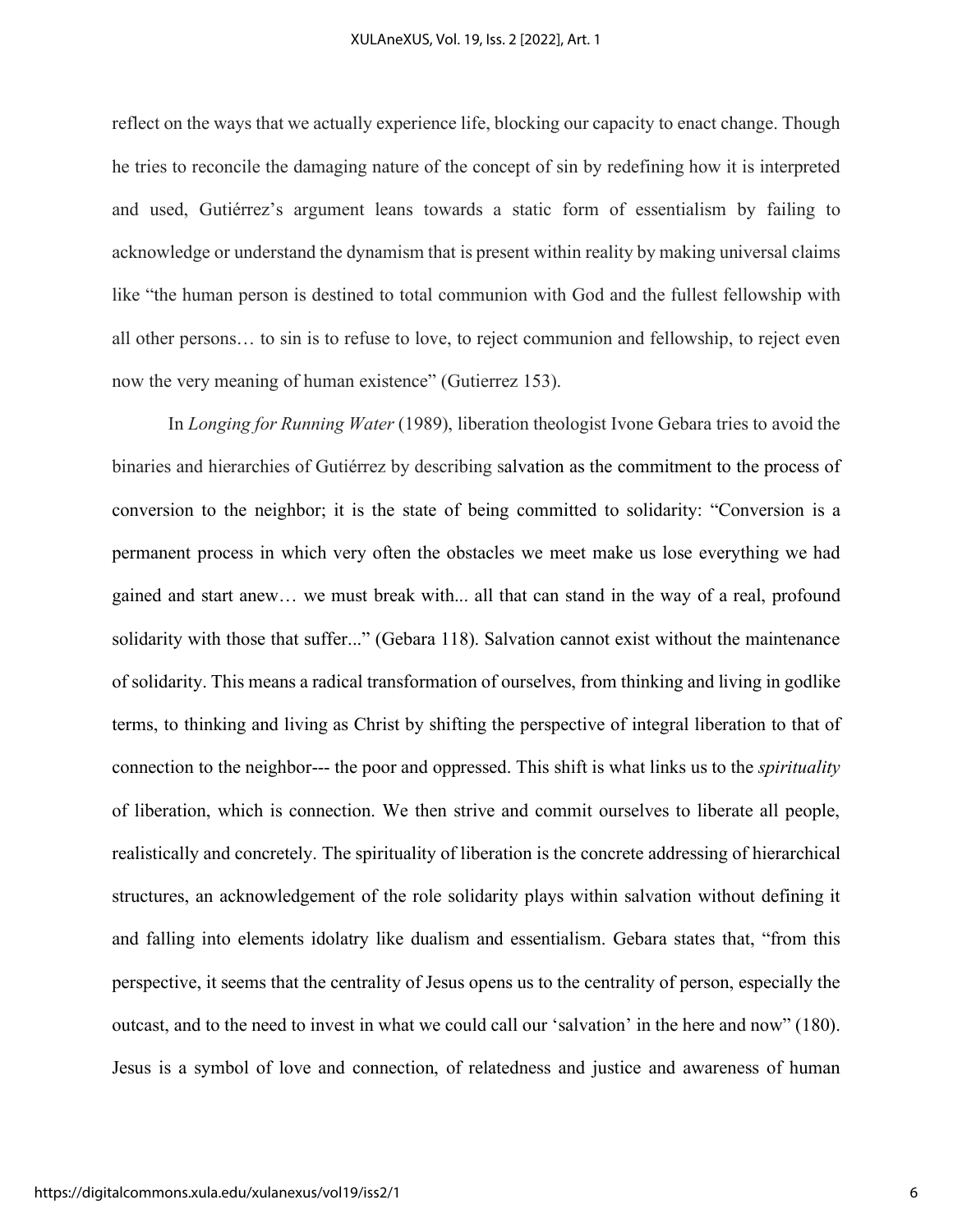suffering. She speaks of Jesus "as a center of loving energy among us" (181). He is an embodiment of the solidarity that we struggle to achieve and symbolizes a way of addressing the world around us. Part of this, "relatedness" is "the underlying fabric that is continually brought forth in the vital process in which we are immersed. Its interwoven fibers do not exist separately, but only in perfect reciprocity with one another--- in space, in time; in origin and into the future…the constitutive relationship of communion we have with all beings" (83). Furthermore, "it reflects a dynamic that is a component of our very humanness" (Gebara 85).

This seems to solve the problem of dualism, but her description of relatedness can be interpreted as vague. Her idea of innate human connection does not effectively define human experience to reach the purpose of solidarity. Gebara states that "we have the poignant experience, despite our limitations, of discovering our ability to intuit greatness of the mystery that we are and within which we have our being" (104). However, her claim that experience is everything does not recognize that some people will not develop that ability to intuit or, in other words, achieve the consciousness and awareness of the world and its people. Only in the experience of understanding connectivity, can we begin to experience divinity and consequently salvation. Further, experiences of relatedness may not lead all people to a political process of solidarity that could impact the conditions of the poor. This limits the tangibility of Gebara's perspective by not addressing the problem of what happens when people choose not to acknowledge relatedness or have yet to discover their ability to intuit through their awareness.

Gebara also admits that the concepts of sin and grace define an ideal human form, separate from what exists in the present-day world in order to attain a relationship described in biblical texts (Gebara 32-34, 95-96). Gebara explains how essentialist ways of thinking close people off from closeness, compassion, and tenderness, and ultimately relatedness---the solidarity among people,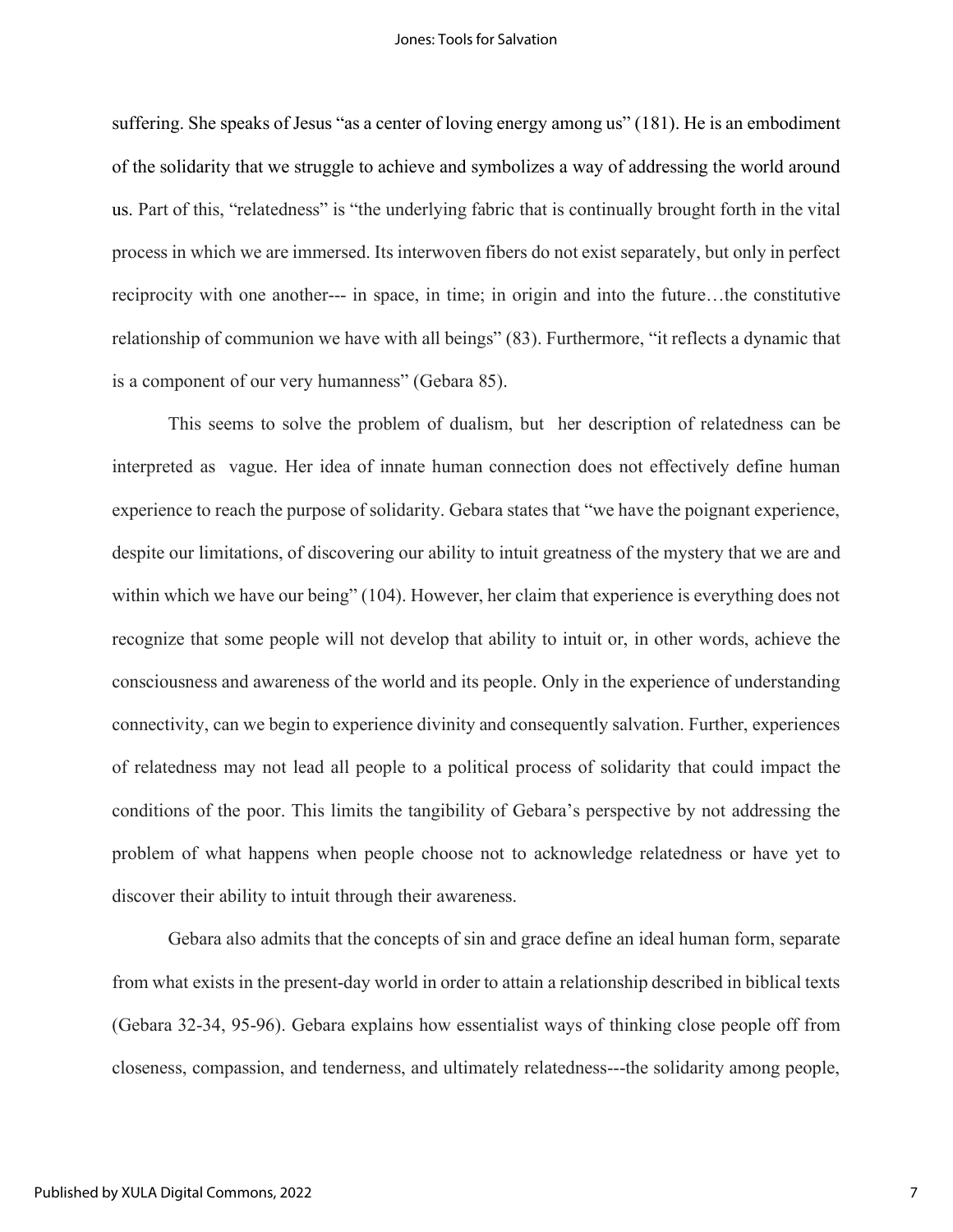which allows for and justifies the existence of hierarchical worldviews and injustice. In Gebara's point of view, sin redirects the thoughts and motivations of people into individualistic ideals, destroying relatedness, therefore causing us to reject divinity within each other. This causes us to reject the true, flawed form of the human person, blocking us from the dynamism that makes up the human condition (Gebara 95-96). Once we make static claims, we then allow those in power to define sin, and give them the power to craft these social structures to dominate diverse groups of people and control their situations, by allowing them to define what the human person is. Gebara describes essentialism as beyond the multitude of emotions, the complexity of human expression, and human capacities and history, which inevitably leads to perpetuation of injustice (77). It perpetuates injustice by assuming that there is an ideal form of the human person, eliminating the diversity in which people experience life, therefore, erasing the disparities people face based on their differences. She acknowledges that by not prioritizing our dynamism and ignoring our multifaceted existence, we can fall into essentialism, the belief that one form of reality is universal for all (Gebara 30-34). We begin to define ourselves by a framework that reflects a God that is completely removed and superior to the actions and existence of humanity. This framework generates fear that causes us to withdraw from the dynamism of life and instills a static sense of the human identity by removing the human condition itself from serious reflection. In other words, sin is used as a fundamental guide to grace, which generates a negative idea of the human person and the relationship people have with God, creating an unrealistic and unattainable concept of the human condition.

# **Mending Disruptions in the Essentialist Understanding of the Human Condition or Situation: An Analysis of Dignity and the Erotic**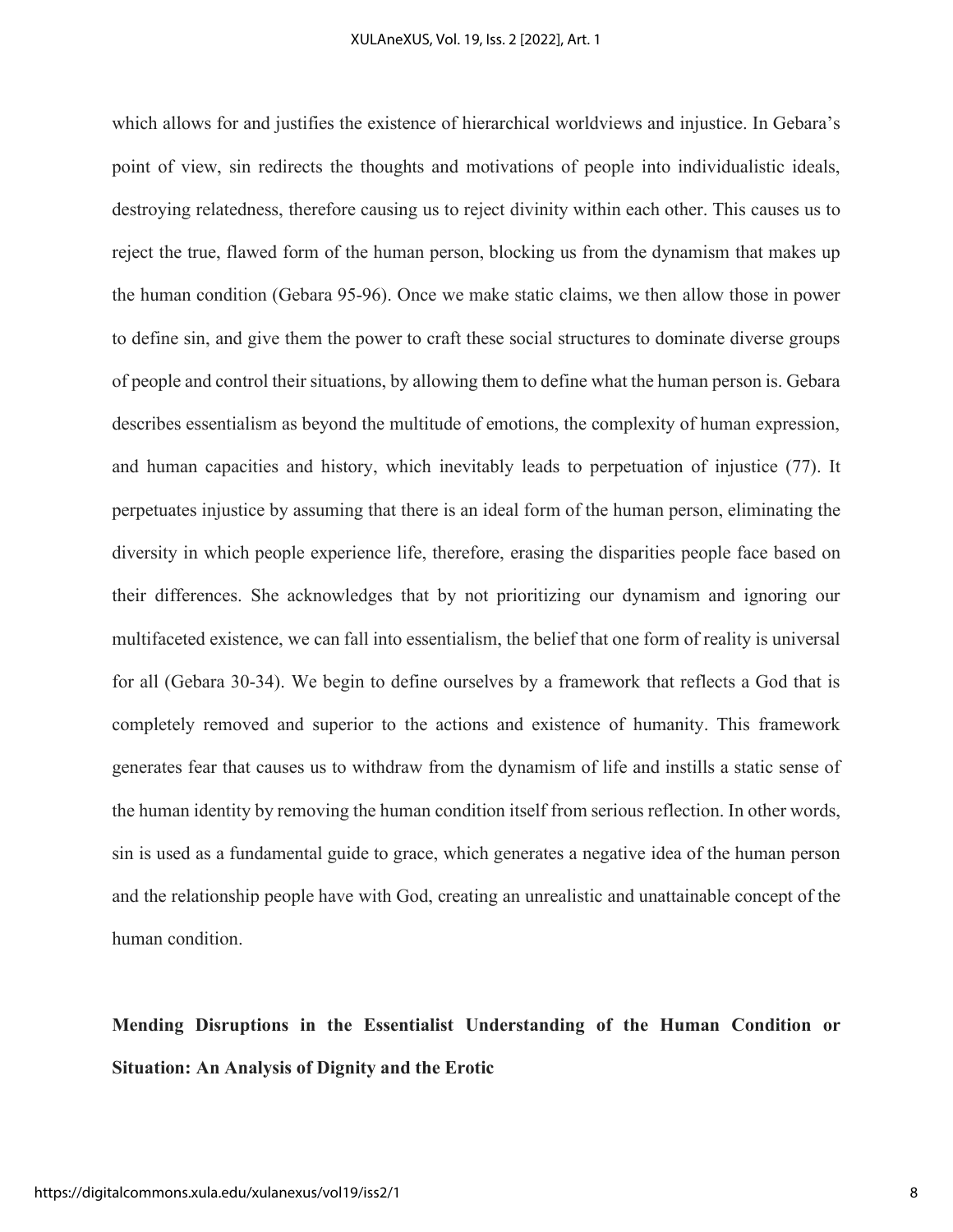In contrast, critical theorist Houria Bouteldja, in *White, Jews, and Us*(2016), acknowledges the difficulty of avoiding hierarchy. In his analysis of secularism, Bouteldja describes secularism as a basic source of suffering: it "played hard to get... the immigrant… gave himself over to the taxation of sweat… to prove his skills…" (106). Secularism is a modern form of the prosperity gospel*—*that is, the belief that those who are good and productive within the established parameters of society are rewarded with good things in life. The belief that that being productive is what makes a person good and true at heart and shows that you are a human being that deserves success and blessings is at the heart of a secularist ethos. However, within this ideal of secularism, people of color are forced to prove themselves within Eurocentric, colonial notions of modernity, but are almost never able to achieve it because they rarely do not benefit from coloniality—the worldview of colonialism. Bouteldja puts this concisely: "Harki never became French, a luxury only Europeans can afford" (116). The outsider can only try to become secular by proving themselves within an impossible colonial standard: "the Arab man is miserable there, he will never be worth anything, even if he is the colonel Bendaoued himself" (Bouteldja 108). Success within a secular framework entails oppressed people work themselves to the bone: "When he was most elegant, the immigrant knew how to let himself die before retirement" (Bouteldja 106).

Bouteldja's work accordingly introduces concepts that can allow us to use relatedness to prompt political processes of solidarity. Bouteldja's notion of dignity makes a normative or ethical claim about relationships. Dignity is "the consciousness of itself and the consciousness of the other, of the finitude of these two, antagonistic poles… Dignity is in our ability to distinguish stars from sequins. All this artifice that white people saddle themselves with to maintain a distance to subjugate us" (Bouteldja 126). Dignity can push the concept of relatedness by focusing on the awareness that we are responsible for others. Together, the concepts indicate the relationship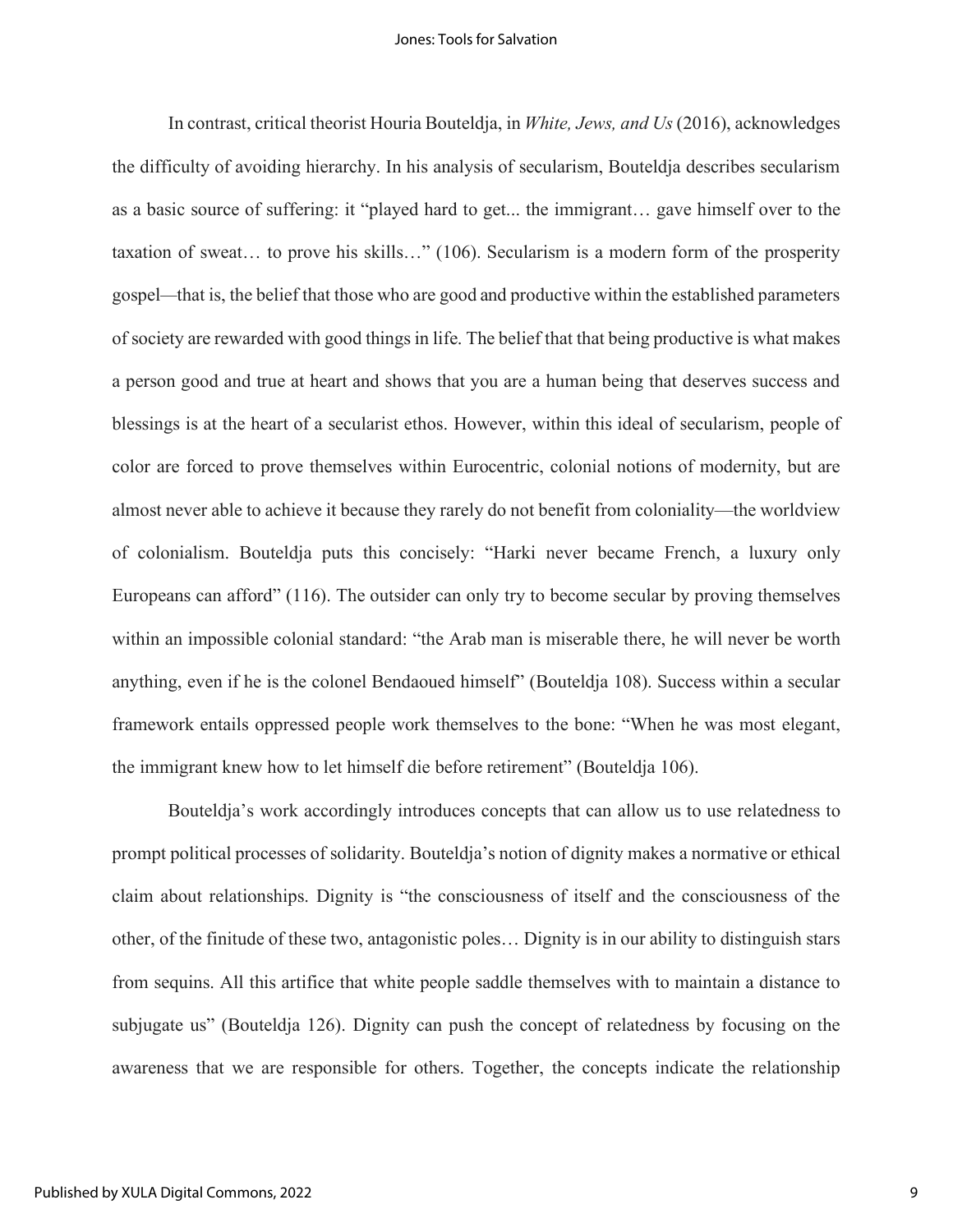people have with God while taking seriously the reality of suffering and oppression. Bouteldja acknowledges the full impact of hierarchies. Dignity is what gives people the ability to recognize the systems they do not benefit from, and once people gain awareness understanding of their situation, it is easier not to want or follow those systems that force people into poverty in the hierarchy. Bouteldja's concept of dignity stabilizes Gebara's concept of relatedness and can offer a lens to critique the essentialist notion of the human person within Gutiérrez's liberation theology.

Bouteldja also goes further than Gebara by describing solidarity in a way that makes a specific claim about human experience. She defines dignity as a struggle which builds consciousness. Dignity is the process of becoming aware through the human experience of struggle, and through that awareness, we generate solidarity. Having dignity is being a part of the 'decolonizing struggle,' which eradicates the Eurocentric constructs of hierarchy that she describes as "...this complex of vanity is born blasphemous theories on the superiority of white people over non-white people, on the superiority of men over women, on the superiority of humans over animals" (132). Dignity makes apparent how inappropriate hierarchy is in the context of the human situation. Thus, it puts "all men, back in their place, without any form of hierarchy...Thus white people take their place alongside all their brothers and sisters in humanity…," putting everyone on equal footing, allowing people to see that human beings are only humble creatures at are present within the world (Bouteldja 134). "For what are these white people doing above his head wiping themselves on him, walking all over him, when their destiny as taught in the bible, their own book, is *to return to ashes*" (Bouteldja 137). We are all connected, we are all the same substance and exist within the same world, all struggling to approach the infinite while we see ourselves as finite. This is what it means to have dignity, to struggle to remove ourselves from hierarchical standards and to become aware of our conditions within them. Simply defining experience, allows us to have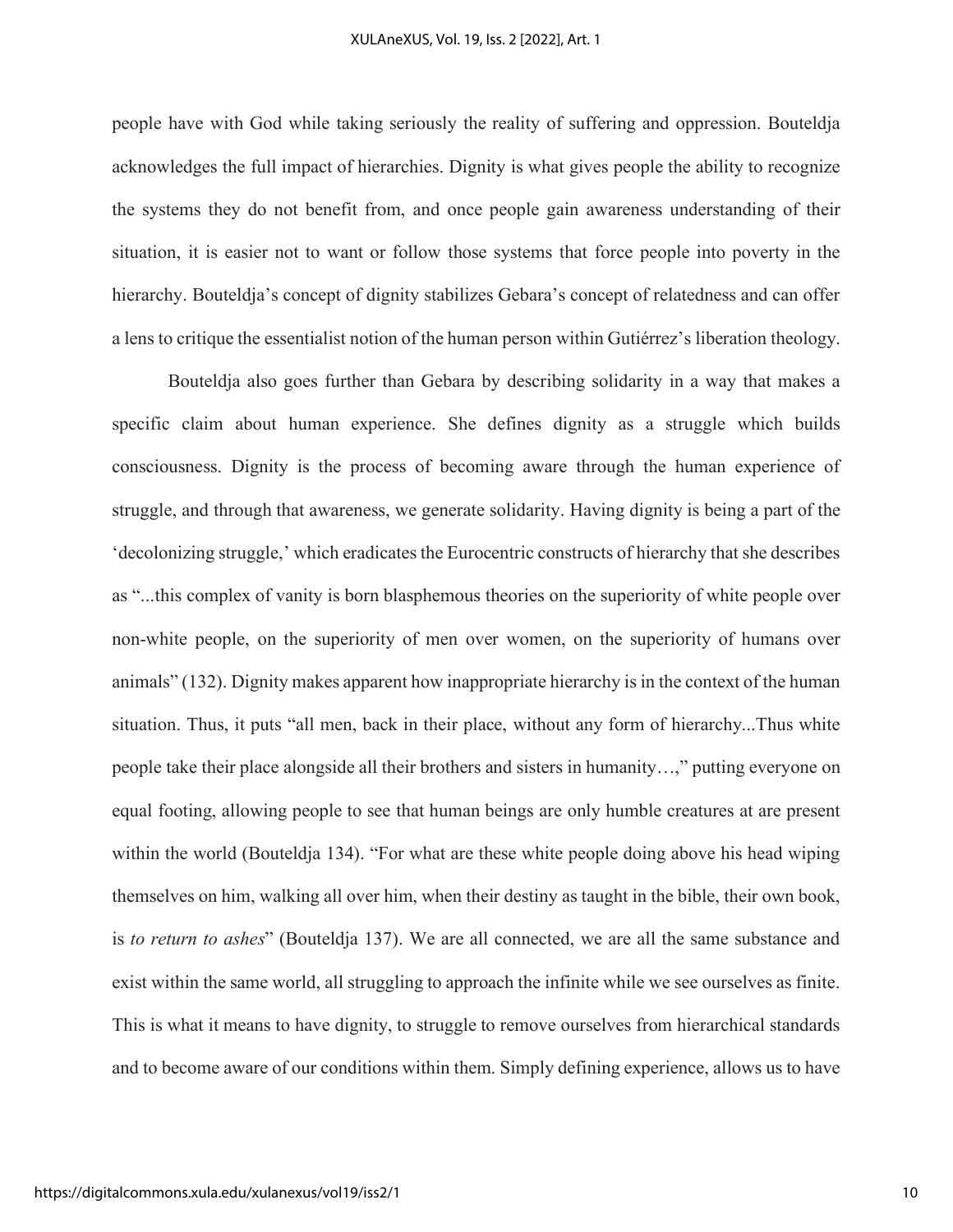a more tangible understanding of the innate human connection between all of us, in relation to our human situation.

Audre Lorde also warns against an ideal human-divine relationship that misunderstands the human condition of dynamism and leads toward essentialism. By defining the human condition with the concept of sin and grace, we lose access to what Lorde calls the "chaos of knowledge," which can be understood as concrete human experiences that reflect the multidimensional components of life--- the dynamism of life that can catalyze change (Lorde 111-112). Lorde describes sin as fear and as being the "gravest immobility. The severe abstinence of the ascetic becomes a ruling obsession" (Lorde 56). The fear that sin generates turns the concept of sin into an obsession, not a guide, which retracts from the dynamism of life by leading to the rejection of oneself and the human situation. Lorde states "...when we live away from those erotic guides...our lives are limited by external and alien forms, and we conform to the needs of a structure that is not based on human need…" (58). The erotic, like the chaos of knowledge, is our dynamism. The external and alien form is the orientation towards deeper meaning in something that is outside ourselves and that is understood to be the perfect version of the flawed lives humanity lives.

This unattainable "perfect" form of the human person boxes diverse groups of people in the image of the patriarchal European ideal of living. People of color and the poor are forced into identifying with a lifestyle that was curated by elite, European men, one in which they do not fit. This then creates hierarchies, leading to those that are farthest from the ideal to experience the most injustice. Using sin as an interpretive key in this way is not radical; it is not actually inciting justice and change. It is still upholding static notions that allow for the perpetuation of injustice, which could be illuminated by Lorde's idea that "the master's tools will never dismantle the master's house" (112). Using sin, a concept that has existed within patriarchal, classical theology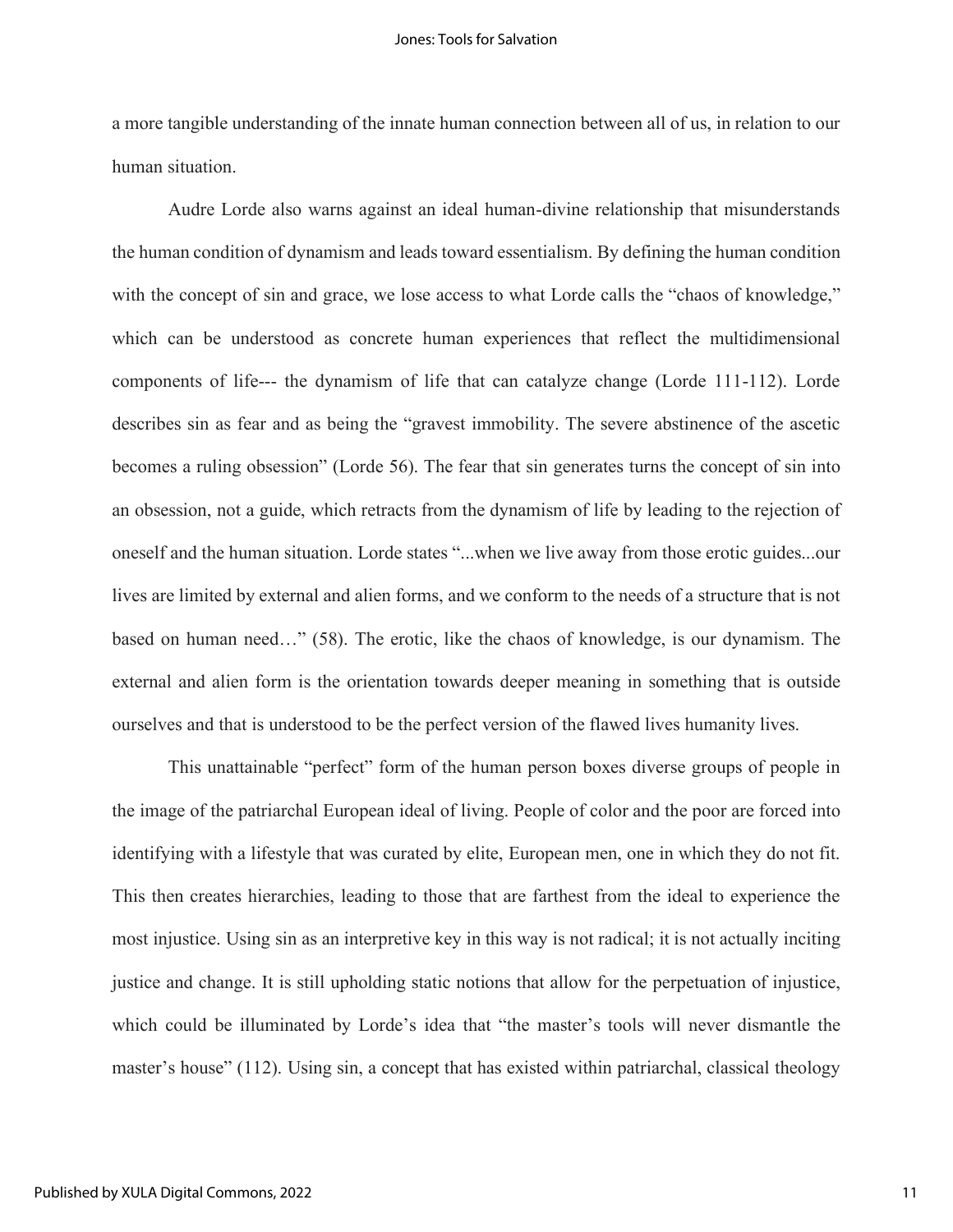for so long, still grants power to those that utilize the concept of sin because they can still decide how they want to use it: "It means that only the narrowest parameters of change are possible and allowable" (Lorde 111). Lorde would consider such an orientation as "demanding the impossible from ourselves," and "Such a demand incapacitates everyone in the process" (Lorde 54). Shifting the concepts we use to interpret the human person from sin and grace to the erotic and relatedness partnered with dignity would allow for embracing the chaos and radical change. Crafting a sense of interdependence would make change less scary to those that are not used to it. This would ensure that new tools are being made to craft an entirely new house. In "Poetry is Not a Luxury," Lorde describes the human condition as imbued with "ideas which are…nameless and formless about to be birthed, but already felt...an incredible reserve of creativity and power, of unexamined and unrecorded emotion and feeling" (36-37). She connects this condition to the notion of the erotic, which she describes as "a resource within each of us.... Firmly rooted in the power of our unexpressed or unrecognized feeling" (Lorde 53). Lorde argues that this hidden power is where true knowledge and wisdom lies, and therefore lasting action follows (Lorde 37). Because the erotic is part of us, it offers us the tools for ongoing critical reflection that can stimulate change within society.

Lorde's discussion of the erotic remedies the vagueness of Gebara's concept of relatedness. For Lorde, relatedness is solidarity that is grounded in the human condition. This acknowledges the dynamism of life, and allows for reflection and knowledge—that is, tools that lead to the dismantling of injustice. Lorde goes on to say that through embracing our condition, it charters a revolutionary demand and lays the foundation of the struggle for freedom (38). Salvation is an allencompassing relationship. It is the condition of being a part of the human-divine relationship that is attained though embracing the human experiences of the erotic and relatedness through dignity.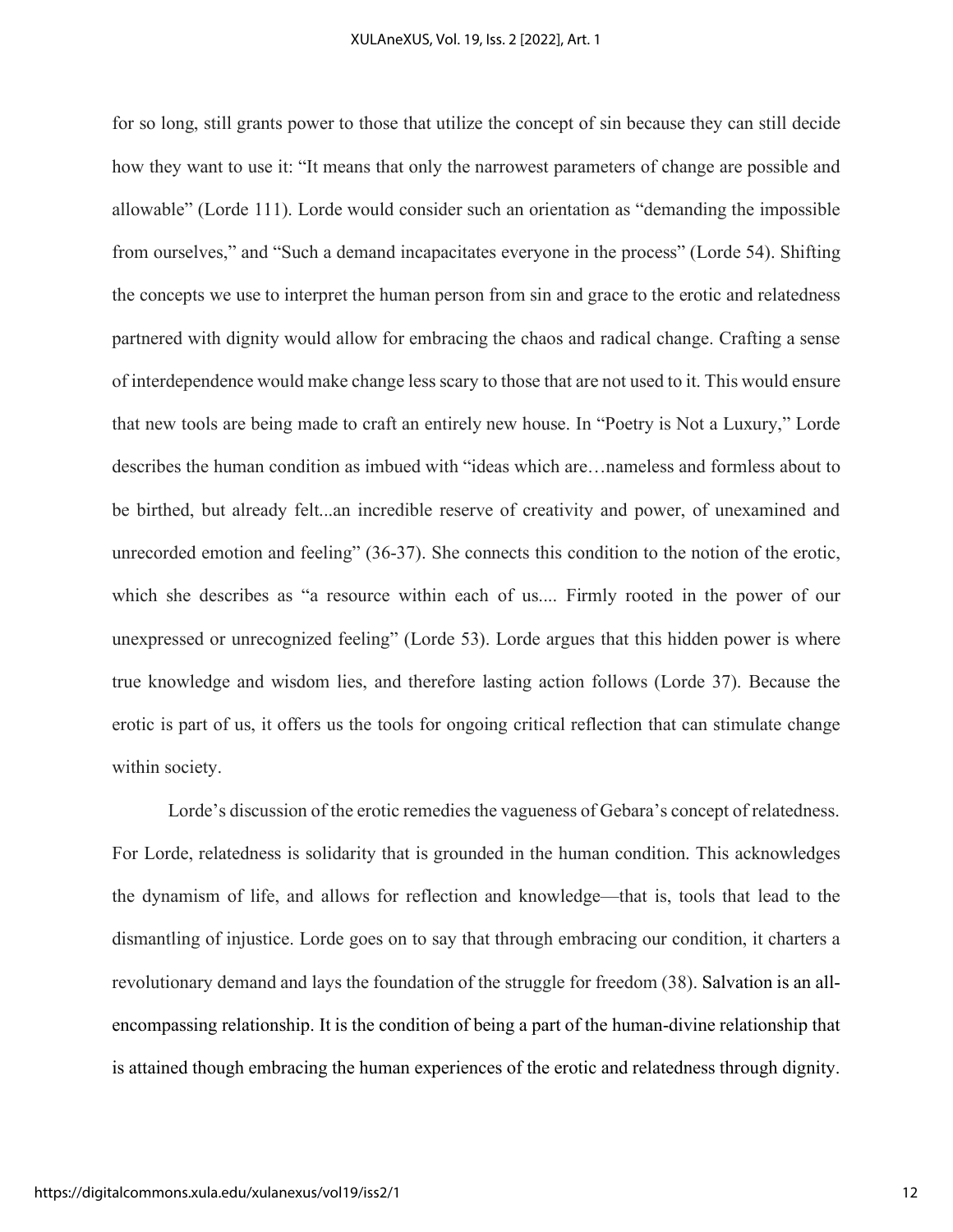It is something that is natural, something that is there, something that just *is*. It is a component of who we are, like how breathing is a component of living. Salvation is innate. Salvation lies in struggle, a component of the human condition that has always been present and will forever be present. It is the basis of human progress. Struggle to me is constant reflection, constant motion, and constant change. When we focus on salvation through the lens of the human experience and condition, we can overcome the hurdles of tradition.

Overall, salvation is our struggle to be in solidarity with others and to build a just and humane society; a struggle that never stops. Salvation is the point where we reach awareness and consciousness to reflect-- to constantly evolve and grow. Combining elements of dynamism through the use of the erotic and dignity to achieve and maintain relatedness has the potential to generate an ever-evolving environment where change is no longer feared but accepted and embraced. This is necessary to destroy the existing hierarchies that are present within our modern situation and to provide people with the tools they need to prevent them from gaining power again. As people, we must commit ourselves to the solidarity through the pursuit of the spirituality of liberation, to maintain a state salvation. To fight this ever-prolonged battle is to reflect, and to reflect is to understand more than the limited concepts of tradition; it is to understand that recognizing the dynamism of life allows us to achieve solidarity. When we reinforce it with dignity, a constantly evolving condition is created that allows us to realize salvation.

### Works Cited

Bouteldja, Houria, *Whites, Jews, and Us: Toward a Politics of Revolutionary Love*. Los Angeles, California, Semiotext(e), 2017.

Gebara, Ivone. *Longing for Running Water: Ecofeminism and Liberation.* Translated by David Molineaux. Minneapolis, Minnesota, Fortress Press, 1999.